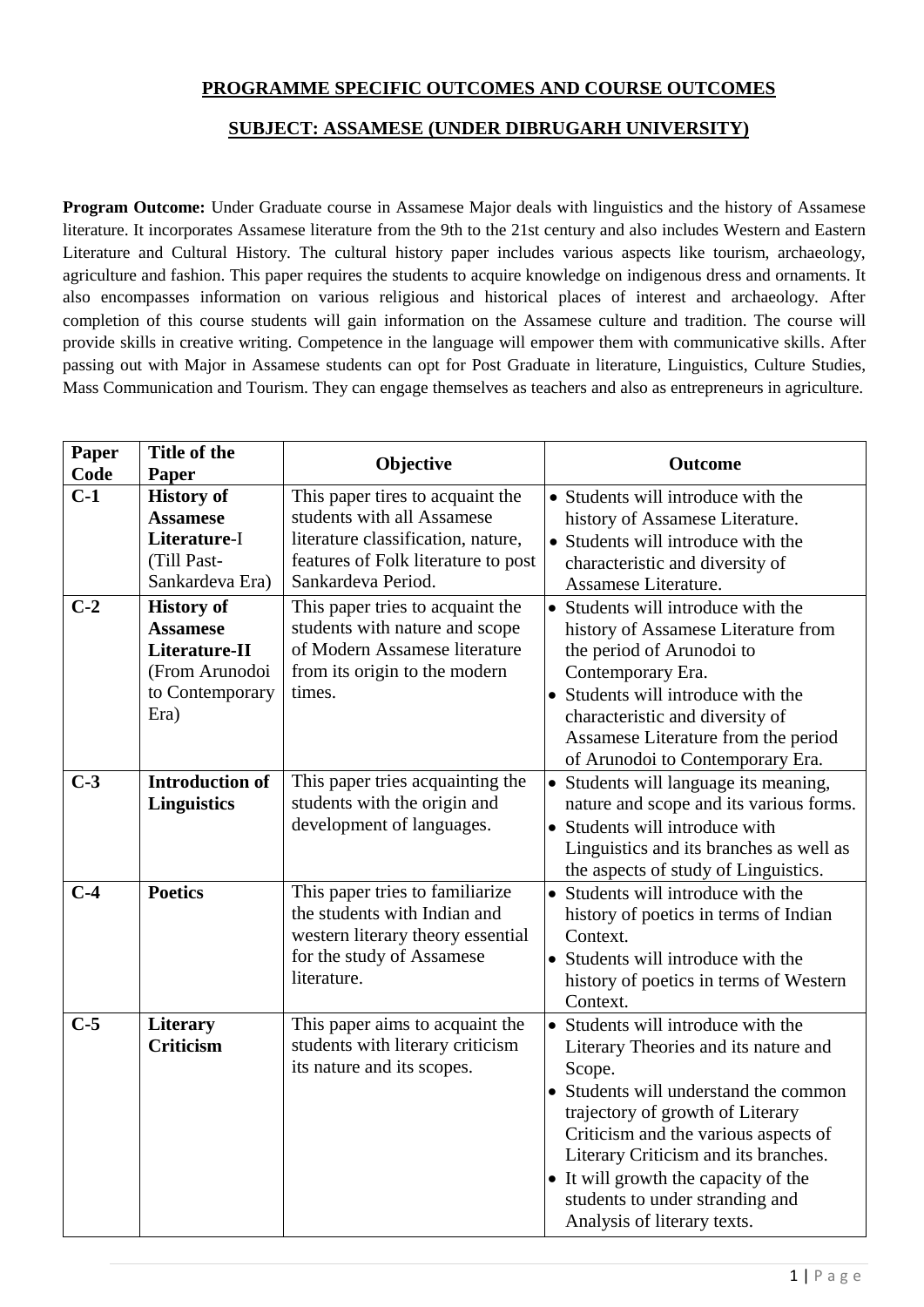| $C-6$<br>$C-7$ | <b>Selection of</b><br><b>Assamese</b><br>poetry<br><b>Studies on the</b><br><b>Culture of</b> | In this paper the main aims to<br>take students about Assamese<br>Poems History from<br>Charyapada, Pre-Sankardeva-<br>post Sankardeva and modern<br>poems. In here by all above the<br>knowledge of poems.<br>In this paper we are going to<br>discuss about all cultural, Scope, | • Students will introduce with the<br>history of Assamese Poetry.<br>• Students will introduce with the<br>characteristics and diversity of<br>Assamese poetry<br>• Students will introduce with some<br>selected poets and their work.<br>• Students will introduce with the<br>meaning, nature, scope and                             |
|----------------|------------------------------------------------------------------------------------------------|------------------------------------------------------------------------------------------------------------------------------------------------------------------------------------------------------------------------------------------------------------------------------------|-----------------------------------------------------------------------------------------------------------------------------------------------------------------------------------------------------------------------------------------------------------------------------------------------------------------------------------------|
|                | <b>Assam</b>                                                                                   | Nature, Objectives                                                                                                                                                                                                                                                                 | characteristics of culture.<br>• It will acquaint the learners with<br>cultural background of Assam as a<br>unique cultural spot of observation as<br>it has been occupied by various ethnic<br>groups of people.<br>• Student will able to exhibiting diverse<br>cultural traits and preservation of the<br>region.                    |
| $C-8$          | <b>Theory and</b><br><b>Practice of</b><br>Comparative<br><b>Literature</b>                    | In this paper we are discuss<br>about Indian Discuss about<br><b>Indian Literature and Assamese</b><br>Literature important on<br>comparative literature and<br>discuss comparative literature<br>scope and nature.                                                                | Students will acquaint with the nature,<br>$\bullet$<br>Scope and meaning of comparative<br>Indian Literature and the various<br>perspectives of studies of it.<br>• Students will be able to compare<br>various literary texts of Assamese with<br>text of different language.                                                         |
| $C-9$          | <b>Indo-Aryan</b><br>Language of<br><b>Assam</b>                                               | Sanskrit, Pali-Prakit, Language<br>structure discussion. On these<br>paper about Indo-Aryan<br>language and other language<br>families discussion on this<br>paper.                                                                                                                | Students will understand the evolution<br>process Indo-Aryan Language.<br>• It gives the students some idea about<br>Sanskrit, Pali and Prakit Language<br>through some selected texts.<br>It develops the grammatical<br>conceptuality of Assamese language<br>and will come to know the donation<br>development of Assamese language. |
| $C-10$         | <b>Selection of</b><br><b>Assamese Prose</b>                                                   | In the Age of Historical the<br>Assamese Prose is going to<br>different ways. In this paper we<br>are going to discuss about<br>Assamese prose literature and<br>Prose Invention Bhattadeva.                                                                                       | • Students will introduce with the<br>developmental history of Assamese<br>prose literature.<br>• Studies will introduce with the<br>characteristics and diversity of<br>Assamese Prose.                                                                                                                                                |
| $C-11$         | <b>Assamese</b><br><b>Drama</b>                                                                | Assamese Drama History is<br>very strong in other India<br>languages. In this paper the<br>students know a lot Assamese<br>Drama from Historical time to<br>recent period.                                                                                                         | • Students will acquaint with the<br>movements of the growth of Assamese<br>Drama.<br>They will acquaint with the Assamese<br>Drama from the period of Sankardeva<br>to modern period and the cultural<br>context of their production and<br>reception as well as the issues that<br>define that ethos of the text.                     |